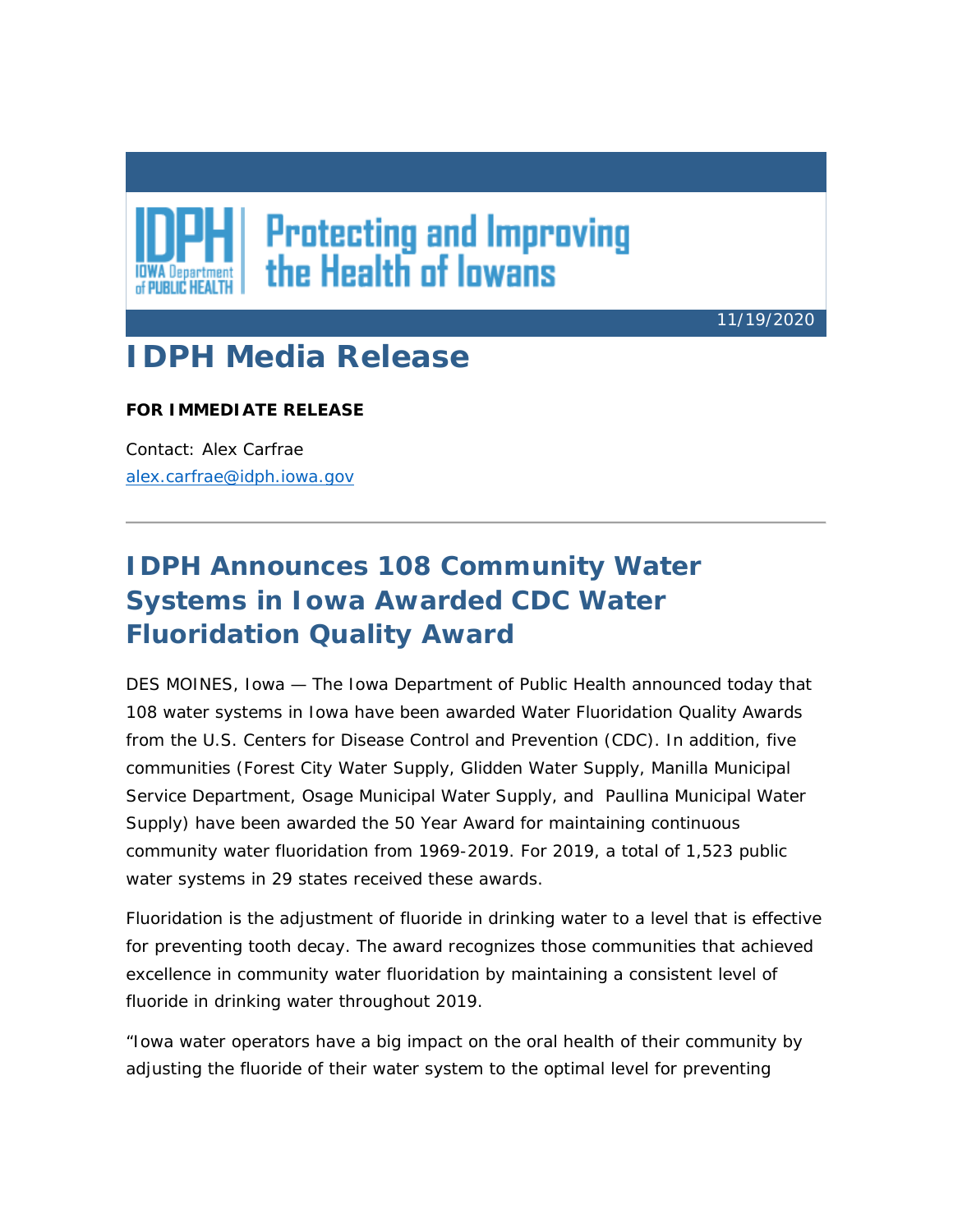cavities," said Dr. Bob Russell, DDS, Dental Director, Iowa Department of Public Health.

"Water fluoridation is one of the best investments that a community can make in maintaining the oral health of its citizens. It is equally as effective in preventing cavities in children and adults," said Casey Hannan, MPH, Director, CDC Division of Oral Health. "Fluoridation is also highly cost effective. Studies continue to show that for every \$1 a community invests in water fluoridation, \$20 are saved in dental treatment costs."

Community water fluoridation has been recognized by CDC as one of 10 great public health achievements of the 20th Century. CDC recommends water fluoridation as one of the most practical, cost-effective, equitable, and safe measures a community can take to prevent tooth decay and improve oral health.

It is supported by the American Cancer Society, American Dental Association, American Medical Association, American Academy of Pediatrics, American Water Works Association and over 100 national and international organizations as a safe, effective and inexpensive method of preventing tooth decay. Both Healthy People 2030 and Healthy Iowans 2021 have set goals to increase the number of people receiving optimally fluoridated water.

IDPH supports CDC approved fluoridation programs. The IDPH Bureau of Oral and Health Delivery Systems monitors the fluoride levels of Iowa communities and provides information and assistance to water supply professionals, healthcare professionals, and the public. To see the fluoridation status of Iowa counties and towns, visit the My Water's Fluoride website at [https://nccd.cdc.gov/DOH\\_MWF.](https://lnks.gd/l/eyJhbGciOiJIUzI1NiJ9.eyJidWxsZXRpbl9saW5rX2lkIjoxMDEsInVyaSI6ImJwMjpjbGljayIsImJ1bGxldGluX2lkIjoiMjAyMDExMTkuMzA3OTg2NTEiLCJ1cmwiOiJodHRwczovL25jY2QuY2RjLmdvdi9ET0hfTVdGP3V0bV9tZWRpdW09ZW1haWwmdXRtX3NvdXJjZT1nb3ZkZWxpdmVyeSJ9.zqO2xMe4xOCVWxL-8G0YslPHz7PfNLpapBPGUem-A0o/s/607179538/br/90135067010-l)

| Albert City | Leon      |
|-------------|-----------|
| Algona      | Logan     |
| Atlantic    | Lone Tree |
| Audubon     | Madrid    |

Community water systems receiving the award: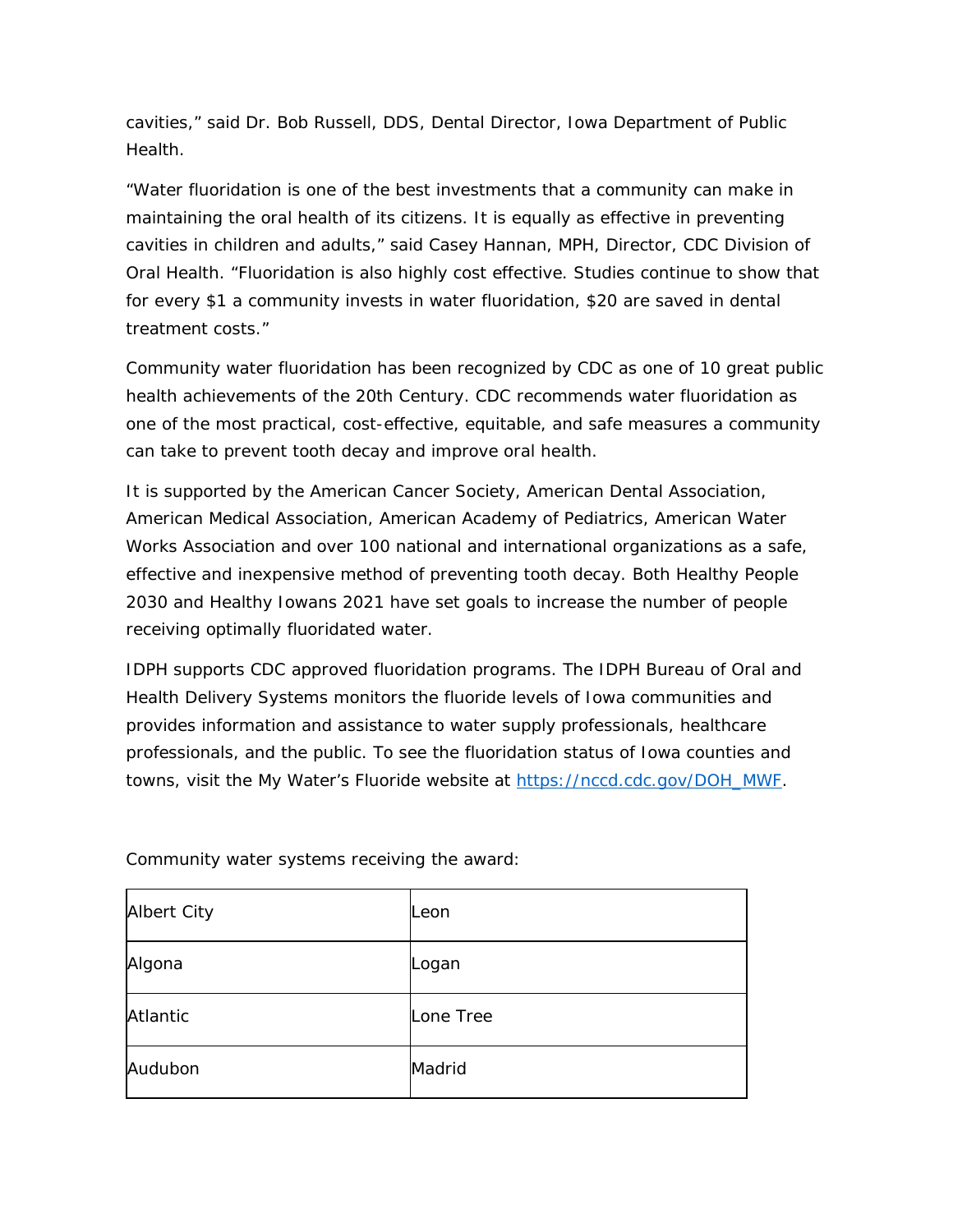| Bellevue              | Mahaska Rural Water System |
|-----------------------|----------------------------|
| Bennett               | Malvern                    |
| Boone                 | Manchester                 |
| <b>Britt</b>          | Manilla                    |
| Burlington            | Marshalltown               |
| Carlisle              | Mason City                 |
| Carroll               | Milford                    |
| Casey                 | Minden                     |
| <b>Cedar Falls</b>    | Missouri Valley            |
| Cedar Rapids          | Montezuma                  |
| Central Water Supply  | Neveda                     |
| Corning               | Newton                     |
| <b>Council Bluffs</b> | Northwood                  |
| Cresco                | Orange City                |
| Creston               | Osage                      |
| Decorah               | Osceola                    |
| Denison               | Oskaloosa                  |
| Des Moines            | Paullina                   |
| Dexter                | Pella                      |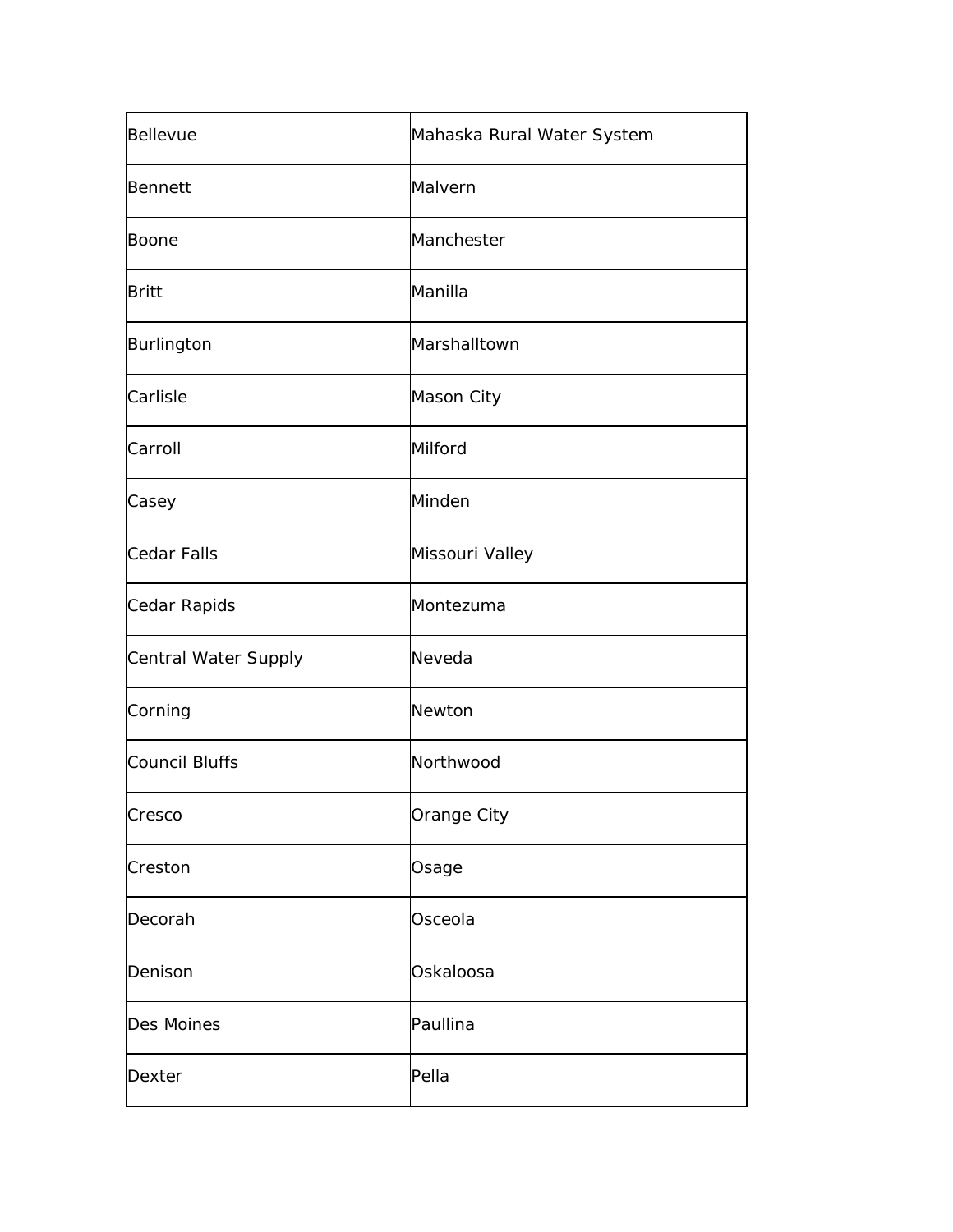| Dubuque            | Perry                                   |
|--------------------|-----------------------------------------|
| Durant             | Postville                               |
| Eagle Grove        | Rathbun Regional Water Association, Inc |
| Eddyville          | Regional Water                          |
| Eldora             | Riverside                               |
| Eldridge           | <b>Rock Valley</b>                      |
| <b>Elk Horn</b>    | Schaller                                |
| Emmetsburg         | Scranton                                |
| Estherville        | Shelby (2)                              |
| <b>Forest City</b> | Shenandoah                              |
| Fort Madison       | Sibley                                  |
| Garner             | Sioux City                              |
| Glenwood           | Sloan                                   |
| Glidden            | Solon (2)                               |
| Greenfield         | Spencer                                 |
| Griswold           | Spirit Lake                             |
| Guthrie Center     | Tama                                    |
| Hampton            | Terril                                  |
| Harlan             | Thompson                                |